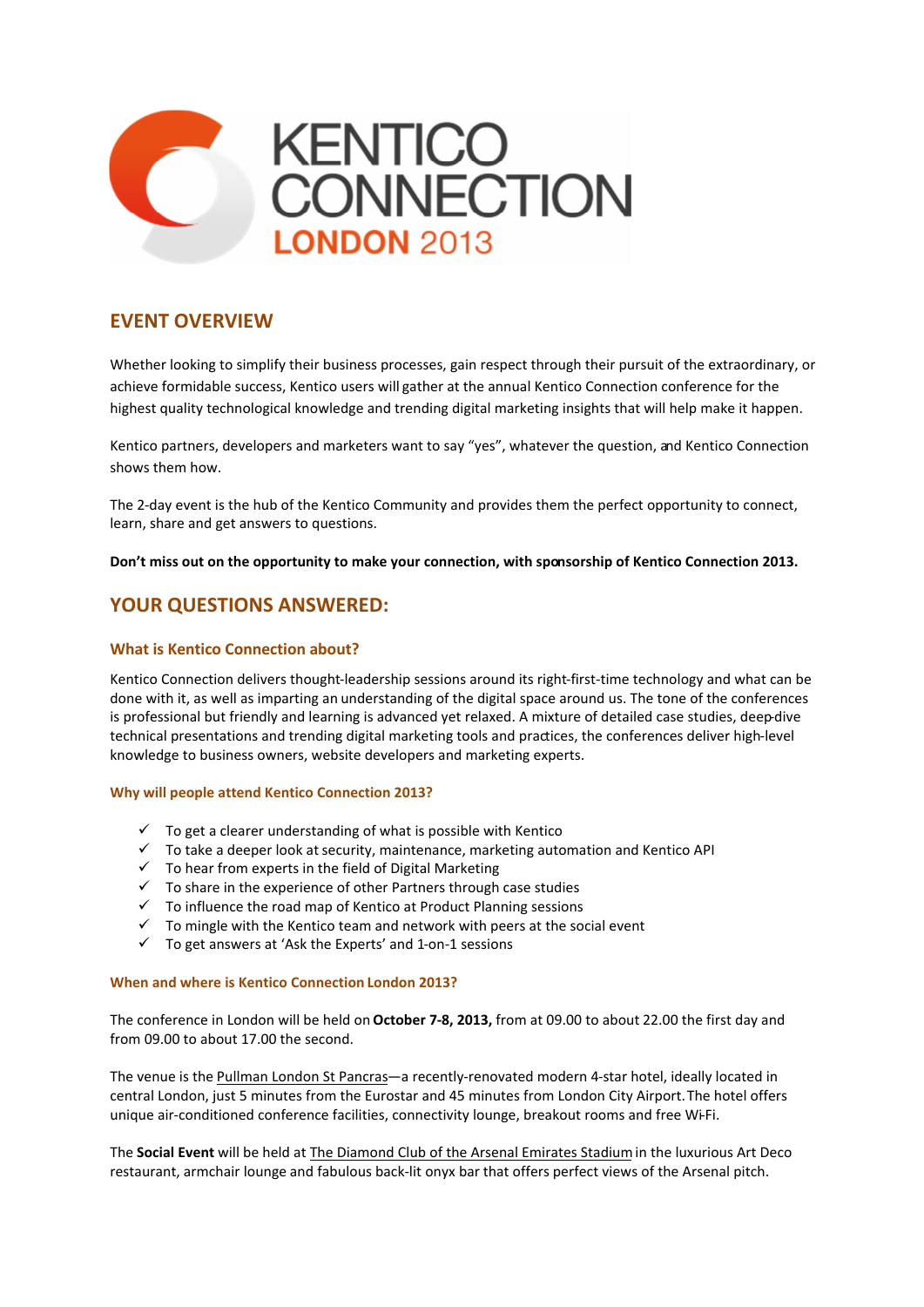

#### **What's on the agenda this year?**

The 2-day conference is packed full of information delivered by Kentico and industry experts in 3 tracks;

**The 2-day Partner Track**: bringing a whole day of partner-led case studies and sessions on leveraging the new online marketing tools in Kentico EMS.

**The 2-day Technology Track**: taking a look at security, maintenance, marketing automation, mobile development and Kentico API from a developer's perspective.

**The NEW half-day Marketing Track**: bringing relevant and thought-leadership knowledge in digital marketing from experts in the fields of PR, Brand and Social; imparting an understanding of the digital space around us.

#### **Who attends?**

.  $\blacksquare$  $\overline{\phantom{a}}$ 

Anyone who uses or plans to use Kentico CMS, including partners, partner prospects and end clients. Our 3-track agenda ensures whoever attends will find valuable information.

Here are some interesting stats: **60.93 %** of Kentico Connection 2011 attendees returned for Kentico Connection 2012

### **Kentico Connection Europe 2012**



Attendees' Job Titles **Attendees' Job Titles** Where the attendees came from



**● 茶 Kentico** 

Tel: +1-866-328-8998, E-mail: partners@kentico.com, http://connection.kentico.com

. . . . . . . . . . . . . . . . . .